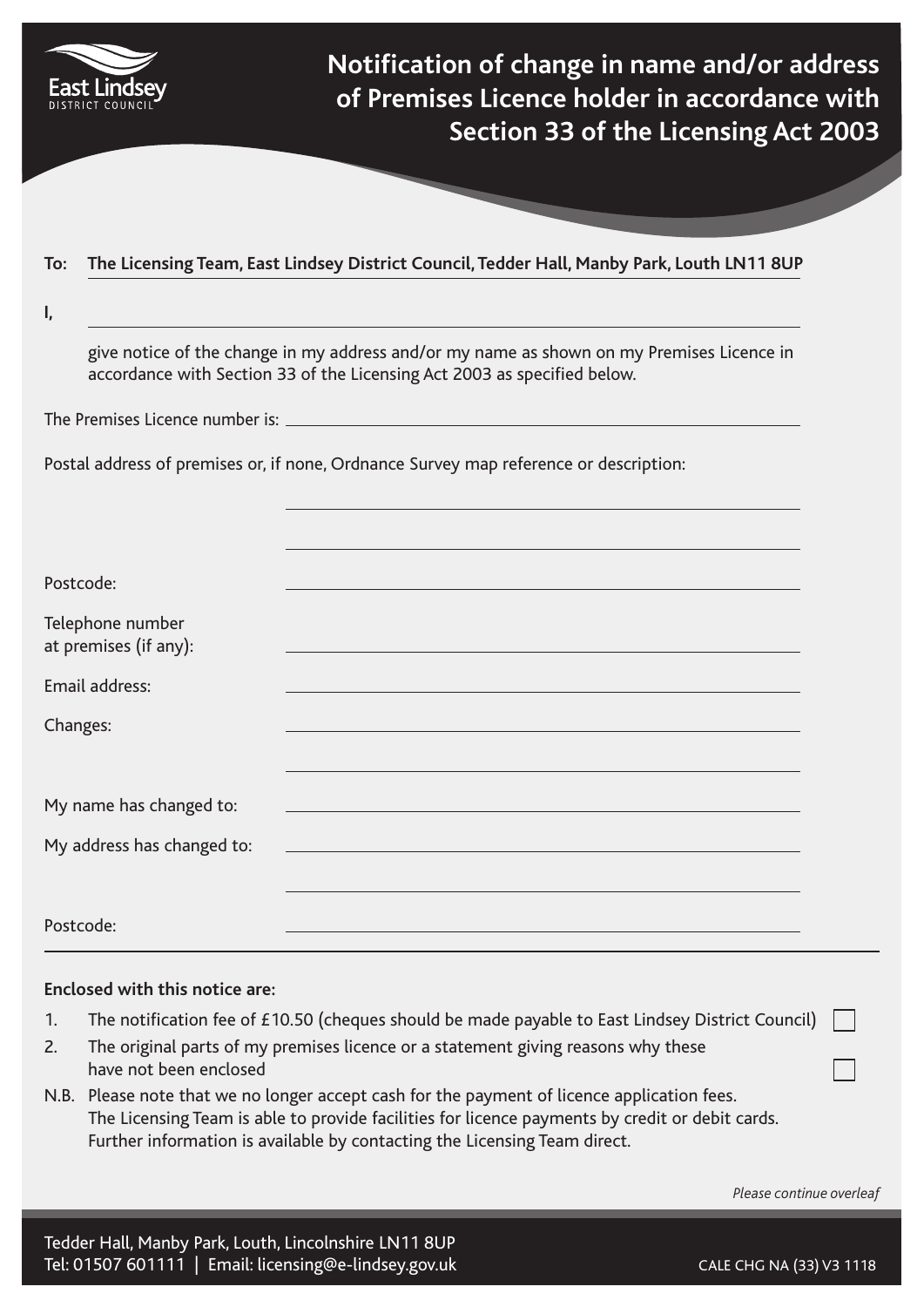Signature of applicant or applicant's solicitor or other duly authorised agent. If signing on behalf of the applicant please state in what capacity.

Signature:

PRINT name of signatory:

Date:

Capacity:

It is an offence under section 158 of the Licensing Act 2003 to make a false statement in or in connection with this notification. It is also an offence under Section 33(6) to fail to notify the Licensing Authority of a change of name or address. In both cases the maximum fine on conviction is level 5 on the standard scale.

*Form last revised November 2108*

Your information will be processed in accordance with the law, in particular the Data Protection Act 1998. The information you provide will only be used for Council purposes unless we are required by law to do otherwise.

Tedder Hall, Manby Park, Louth, Lincolnshire LN11 8UP Tel: 01507 601111 | Email: licensing@e-lindsey.gov.uk CALE CHG NA (33) V3 1118